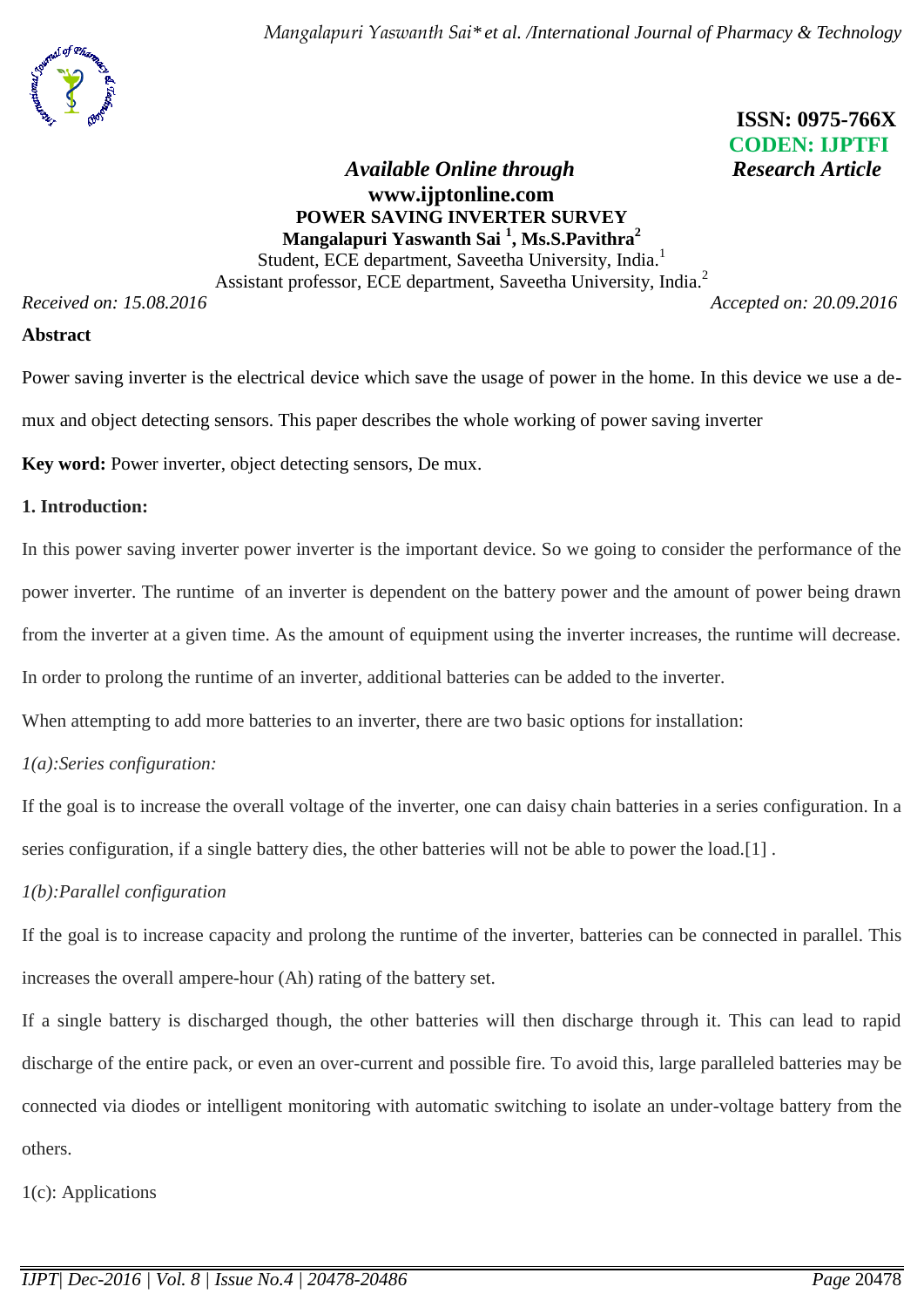#### DC power source usage

Inverter designed to provide 115 VAC from the 12 VDC source provided in an automobile. The unit shown provides up to 1.2 amperes of alternating current, or enough to power two sixty watt light bulbs.An inverter converts the DC electricity from sources such as [batteries](https://en.wikipedia.org/wiki/Battery_(electrical)) or [fuel cells](https://en.wikipedia.org/wiki/Fuel_cell) to AC electricity. The electricity can be at any required voltage; in particular it can operate AC equipment designed for mains operation, or rectified to produce DC at any desired voltage.

1(d):Un interruptible power supplies

An [un interruptible power supply](https://en.wikipedia.org/wiki/Uninterruptible_power_supply) (UPS) uses batteries and an inverter to supply AC power when mains power is not available. When mains power is restored, a [rectifier](https://en.wikipedia.org/wiki/Rectifier) supplies DC power to recharge the batteries.

#### 1(e): Electricmotor speed control

Inverter circuits designed to produce a variable output voltage range are often used within motor speed controllers. The DC power for the inverter section can be derived from a normal AC wall outlet or some other source. Control and feedback circuitry is used to adjust the final output of the inverter section which will ultimately determine the speed of the motor operating under its mechanical load. Motor speed control needs are numerous and include things like: industrial motor driven equipment, electric vehicles, rail transport systems, and power tools. (See related: [variable-frequency drive](https://en.wikipedia.org/wiki/Variable-frequency_drive) ) Switching states are developed for positive, negative and zero voltages as per the patterns given in the switching Table 1.The generated gate pulses are given to each switch in accordance with the developed pattern and thus the output is obtained.

# 2: Description:

An [electromechanical switch](https://en.wikipedia.org/wiki/Electromechanical_switch) and automatic equivalent auto-switching device implemented with two transistors and split winding auto-transformer in place of the mechanical switch.



# **Fig-1: Wave form of power.**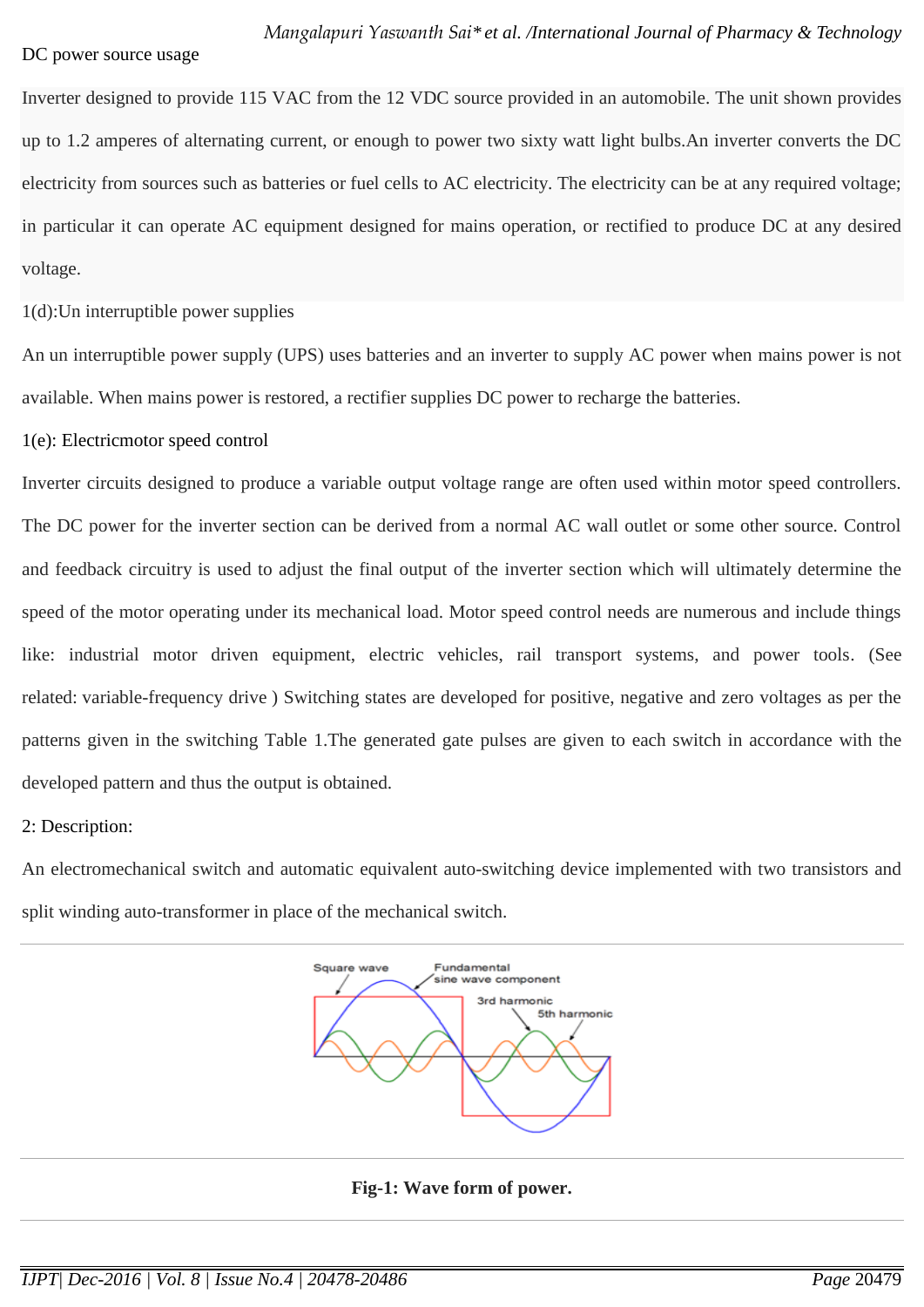Square waveform with fundamental sine wave component,  $3<sup>rd</sup>$  harmonic and  $5<sup>th</sup>$  harmonic

## 2(a): Basic design

In one simple inverter circuit, DC power is connected to a [transformer](https://en.wikipedia.org/wiki/Transformer) through the center tap of the primary winding. A switch is rapidly switched back and forth to allow current to flow back to the DC source following two alternate paths through one end of the primary winding and then the other. The alternation of the direction of current in the primary winding of the transformer produces [alternating current](https://en.wikipedia.org/wiki/Alternating_current) (AC) in the secondary circuit.

The electromechanical version of the switching device includes two stationary contacts and a spring supported moving contact. The spring holds the movable contact against one of the stationary contacts and an electromagnet pulls the movable contact to the opposite stationary contact. The current in the electromagnet is interrupted by the action of the switch so that the switch continually switches rapidly back and forth. This type of electromechanical inverter switch, called a [vibrator](https://en.wikipedia.org/wiki/Vibrator_(electronic)) or buzzer, was once used in [vacuum tube](https://en.wikipedia.org/wiki/Vacuum_tube) automobile radios. A similar mechanism has been used in door bells, buzzers and [tattoo machines.](https://en.wikipedia.org/wiki/Tattoo_machine) As they became available with adequate power ratings, [transistors](https://en.wikipedia.org/wiki/Transistors) and various other types of [semiconductor](https://en.wikipedia.org/wiki/Semiconductor) switches have been incorporated EDDspecially for large systems (many kilowatts) use [thyristors](https://en.wikipedia.org/wiki/Thyristors) (SCR). SCRs provide large power handling capability in a semiconductor device, and can readily be controlled over a variable firing range. The switch in the simple inverter described above, when not coupled to an output transformer, produces a square voltage [waveform](https://en.wikipedia.org/wiki/Waveform) due to its simple off and on nature as opposed to the [sinusoidal](https://en.wikipedia.org/wiki/Sine_wave) waveform that is the usual waveform of an AC power supply. Using [Fourier](https://en.wikipedia.org/wiki/Fourier_analysis)  [analysis,](https://en.wikipedia.org/wiki/Fourier_analysis) [periodic](https://en.wikipedia.org/wiki/Periodic_function) waveforms are represented as the sum of an infinite series of sine waves. The sine wave that has the same [frequency](https://en.wikipedia.org/wiki/Frequency) as the original waveform is called the fundamental component. The other sine waves, called harmonics, that are included in the series have frequencies that are integral multiples of the fundamental frequency. Fourier analysis can be used to calculate the [total harmonic distortion](https://en.wikipedia.org/wiki/Total_harmonic_distortion) (THD). The total harmonic distortion (THD) is the square root of the sum of the squares of the harmonic voltagesdivided by the fundamental voltage:

# 2(B): Advanced designs:

There are many different power circuit [topologies](https://en.wikipedia.org/wiki/Topology_(electronics)) and [control strategies](https://en.wikipedia.org/wiki/Control_system) used in inverter designs. Different design approaches address various issues that may be more or less important depending on the way that the inverter is intended to be used. The issue of waveform quality can be addressed in many ways. [Capacitors](https://en.wikipedia.org/wiki/Capacitor) and [inductors](https://en.wikipedia.org/wiki/Inductor) can be used to [filter](https://en.wikipedia.org/wiki/Electronic_filter) the waveform. If the design includes a [transformer,](https://en.wikipedia.org/wiki/Transformer) filtering can be applied to the primary or the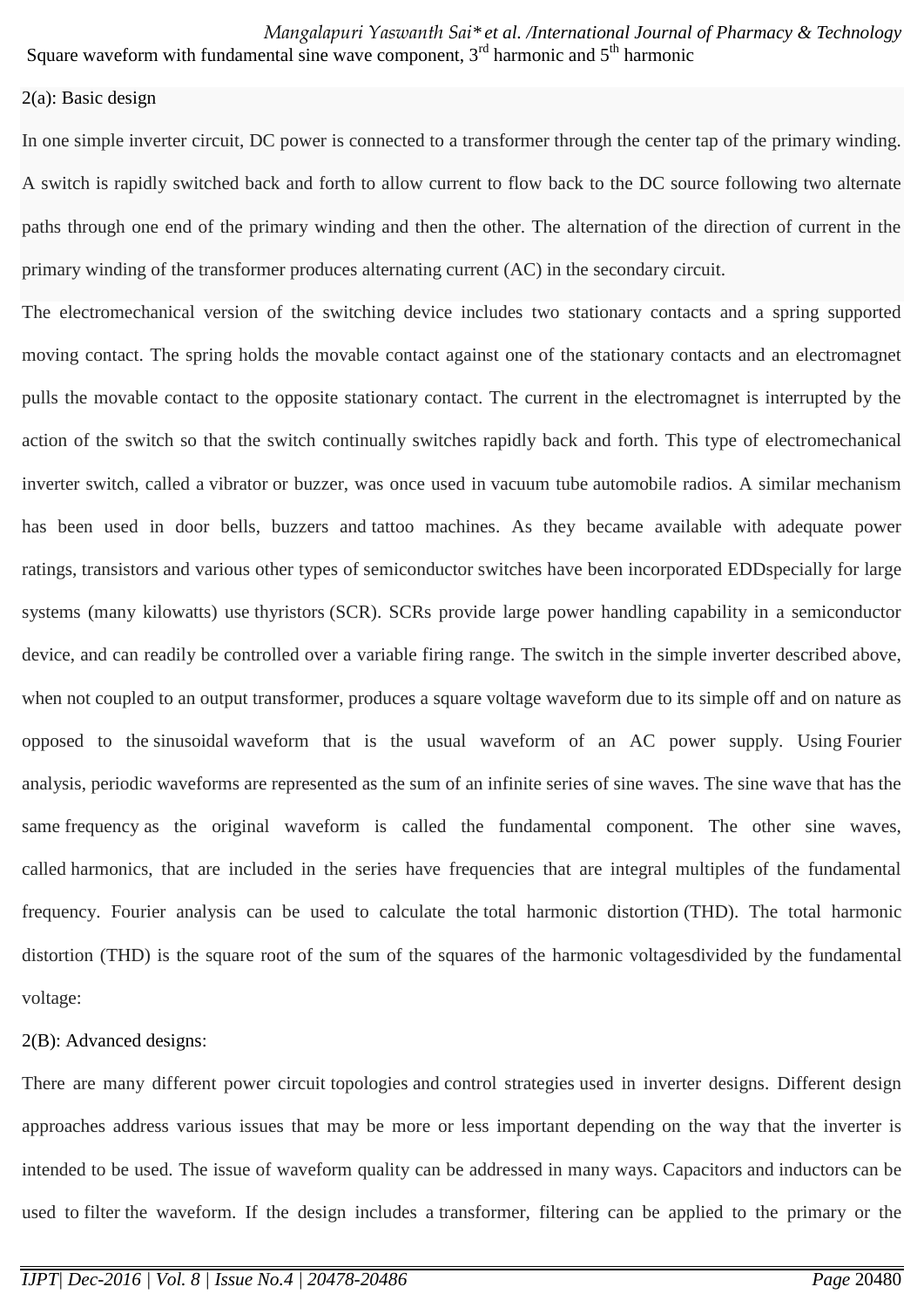secondary side of the transformer or to both sides. [Low-pass filters](https://en.wikipedia.org/wiki/Low-pass_filters) are applied to allow the fundamental component of the waveform to pass to the output while limiting the passage of the harmonic components. If the inverter is designed to provide power at a fixed frequency, a [resonant](https://en.wikipedia.org/wiki/Resonance) filter can be used. For an adjustable frequency inverter, the filter must be tuned to a frequency that is above the maximum fundamental frequency.

Since most loads contain inductance, feedback [rectifiers](https://en.wikipedia.org/wiki/Rectifier) or [antiparallel](https://en.wikipedia.org/wiki/Antiparallel_(electronics)) [diodes](https://en.wikipedia.org/wiki/Diode) are often connected across each [semiconductor](https://en.wikipedia.org/wiki/Semiconductor) switch to provide a path for the peak inductive load current when the switch is turned off. The antiparallel diodes are somewhat similar to the [freewheeling diodes](https://en.wikipedia.org/wiki/Flyback_diode) used in AC/DC converter circuits.

Fourier analysis reveals that a waveform, like a square wave, that is anti-symmetrical about the 180 degree point contains only odd harmonics, the 3rd, 5th, 7th, etc. Waveforms that have steps of certain widths and heights can attenuate certain lower harmonics at the expense of amplifying higher harmonics. For example, by inserting a zerovoltage step between the positive and negative sections of the square-wave, all of the harmonics that are divisible by three (3rd and 9th, etc.) can be eliminated. That leaves only the 5th, 7th, 11th, 13th etc. The required width of the steps is one third of the period for each of the positive and negative steps and one sixth of the period for each of the zero-voltage steps[.\[8\]](https://en.wikipedia.org/wiki/Power_inverter#cite_note-8) Changing the square wave as described above is an example of [pulse-width](https://en.wikipedia.org/wiki/Pulse-width_modulation)  [modulation](https://en.wikipedia.org/wiki/Pulse-width_modulation) (PWM). Modulating, or regulating the width of a square-wave pulse is often used as a method of regulating or adjusting an inverter's output voltage. When voltage control is not required, a fixed pulse width can be selected to reduce or eliminate selected harmonics. Harmonic elimination techniques are generally applied to the lowest harmonics because filtering is much more practical at high frequencies, where the filter components can be much smaller and less expensive. Multiple pulse-width or carrier based PWM control schemes produce waveforms that are composed of many narrow pulses. The frequency represented by the number of narrow pulses per second is called the switching frequency or carrier frequency. These control schemes are often used in variable-frequency motor control inverters because they allow a wide range of output voltage and frequency adjustment while also improving the quality of the waveform. Multilevel inverters provide another approach to harmonic cancellation. Multilevel inverters provide an output waveform that exhibits multiple steps at several voltage levels. For example, it is possible to produce a more sinusoidal wave by having split-rail [direct current](https://en.wikipedia.org/wiki/Direct_current) inputs at two voltages, or positive and negative inputs with a central [ground.](https://en.wikipedia.org/wiki/Ground_(electricity)) By connecting the inverter output terminals in sequence between the positive rail and ground, the positive rail and the negative rail, the ground rail and the negative rail, then both to the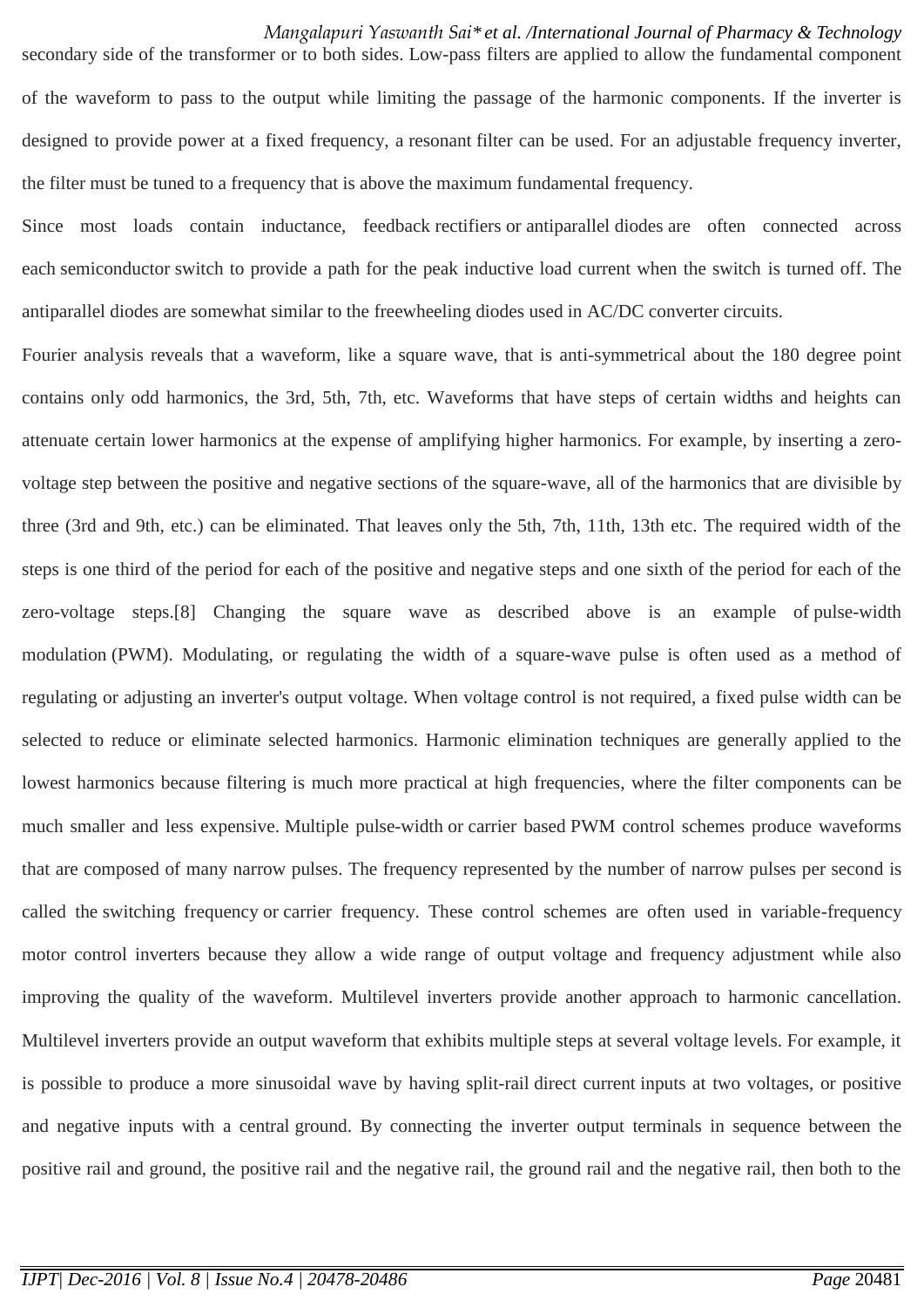ground rail, a stepped waveform is generated at the inverter output. This is an example of a three level inverter: the two voltages and ground.[2]

3: More on achieving a sine wave

[Resonant](https://en.wikipedia.org/wiki/Electrical_resonance) inverters produce sine waves with [LC circuits](https://en.wikipedia.org/wiki/LC_circuit) to remove the harmonics from a simple square wave. Typically there are several series- and parallel-resonant LC circuits, each tuned to a different harmonic of the power line frequency. This simplifies the electronics, but the inductors and capacitors tend to be large and heavy. Its high efficiency makes this approach popular in large [uninterruptible power supplies](https://en.wikipedia.org/wiki/Uninterruptible_power_supply) in data centers that run the inverter continuously in an "online" mode to avoid any switchover transient when power is lost. A closely related approach uses a ferro resonant transformer, also known as a [constant voltage transformer,](https://en.wikipedia.org/wiki/Voltage_regulator) to remove harmonics and to store enough energy to sustain the load for a few AC cycles. This property makes them useful in [standby power supplies](https://en.wikipedia.org/wiki/Uninterruptible_power_supply#Offline) to eliminate the switchover transient that otherwise occurs during a power failure while the normally idle inverter starts and the mechanical relays are switching to its output.

# 3(a): Enhanced quantization

A proposal suggested in Power Electronics magazine utilizes two voltages as an improvement over the common commercialized technology which can only apply DC bus voltage in either directions or turn it off. The proposal adds an additional voltage to this design. Each cycle consists of sequence as: v1, v2, v1, 0, −v1, −v2, −v1[.\[7\]](https://en.wikipedia.org/wiki/Power_inverter#cite_note-Hahn-7)

# Three-phase inverters



**Fig 2.three phase inverter**

Three-phase inverter with wye connected load

[Three-phase](https://en.wikipedia.org/wiki/Three-phase_electric_power) inverters are used for [variable-frequency drive](https://en.wikipedia.org/wiki/Variable-frequency_drive) applications and for high power applications such as [HVDC](https://en.wikipedia.org/wiki/High-voltage_direct_current) power transmission. A basic three-phase inverter consists of three single-phase inverter switches each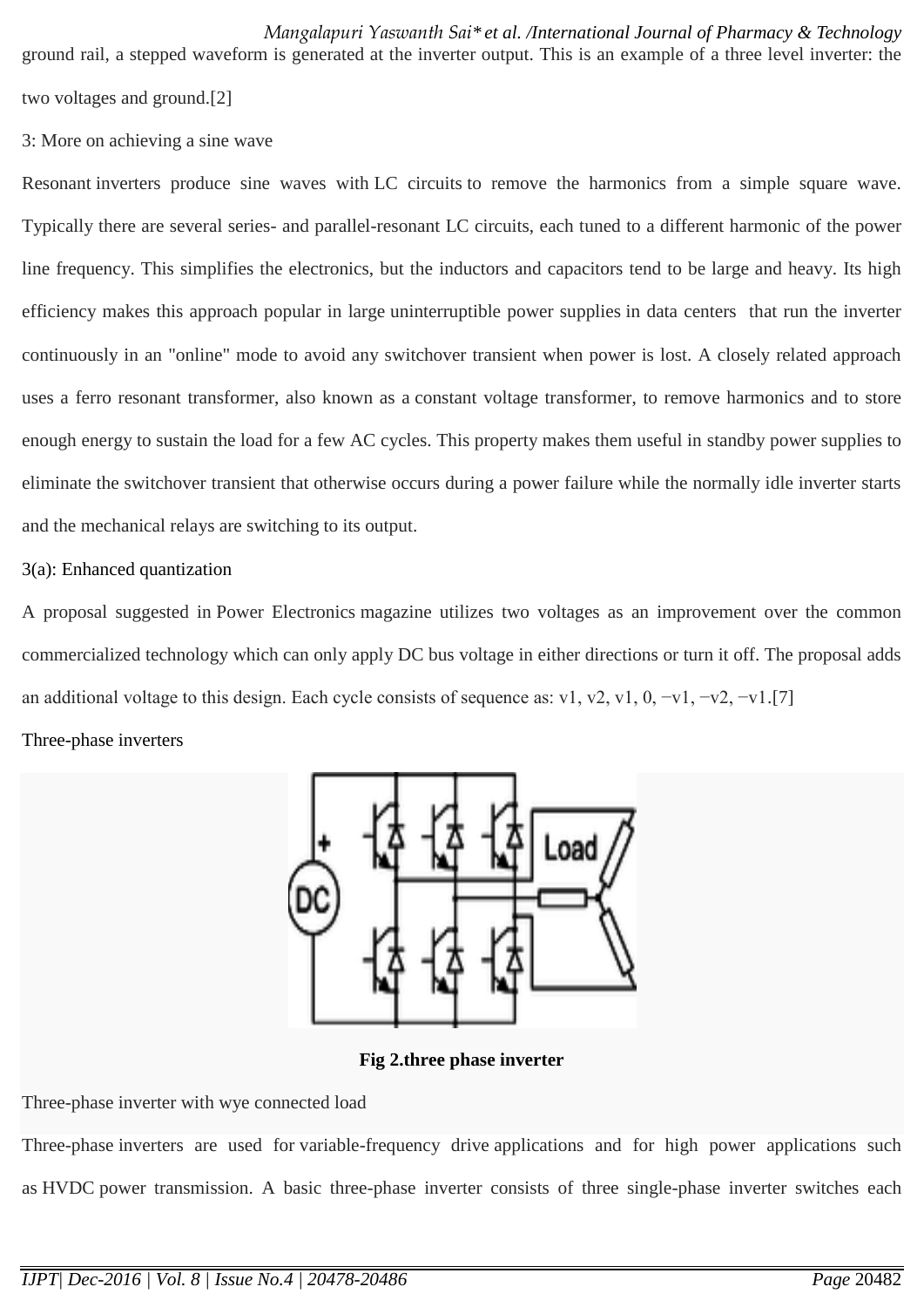connected to one of the three load terminals. For the most basic control scheme, the operation of the three switches is coordinated so that one switch operates at each 60 degree point of the fundamental output waveform. This creates a line-to-line output waveform that has six steps. The six-step waveform has a zero-voltage step between the positive and negative sections of the square-wave such that the harmonics that are multiples of three are eliminated as described above. When carrier-based PWM techniques are applied to six-step waveforms, the basic overall shape, or envelope, of the waveform is retained so that the 3rd harmonic and its multiples are cancelled.



3-phase inverter switching circuit showing 6-step switching sequence and waveform of voltage between terminals A and C  $(2^3 – 2$  states)

To construct inverters with higher power ratings, two six-step three-phase inverter

# 3(b): Controlled rectifier inverters

Since early transistors were not available with sufficient voltage and current ratings for most inverter applications, it was the 1957 introduction of the [thyristor](https://en.wikipedia.org/wiki/Thyristor) or [silicon-controlled rectifier](https://en.wikipedia.org/wiki/Silicon-controlled_rectifier) (SCR) that initiated the transition to [solid](https://en.wikipedia.org/wiki/Solid_state_electronics)  [state](https://en.wikipedia.org/wiki/Solid_state_electronics) inverter circuits.



**Fig 3. line-commutated inverter circuit**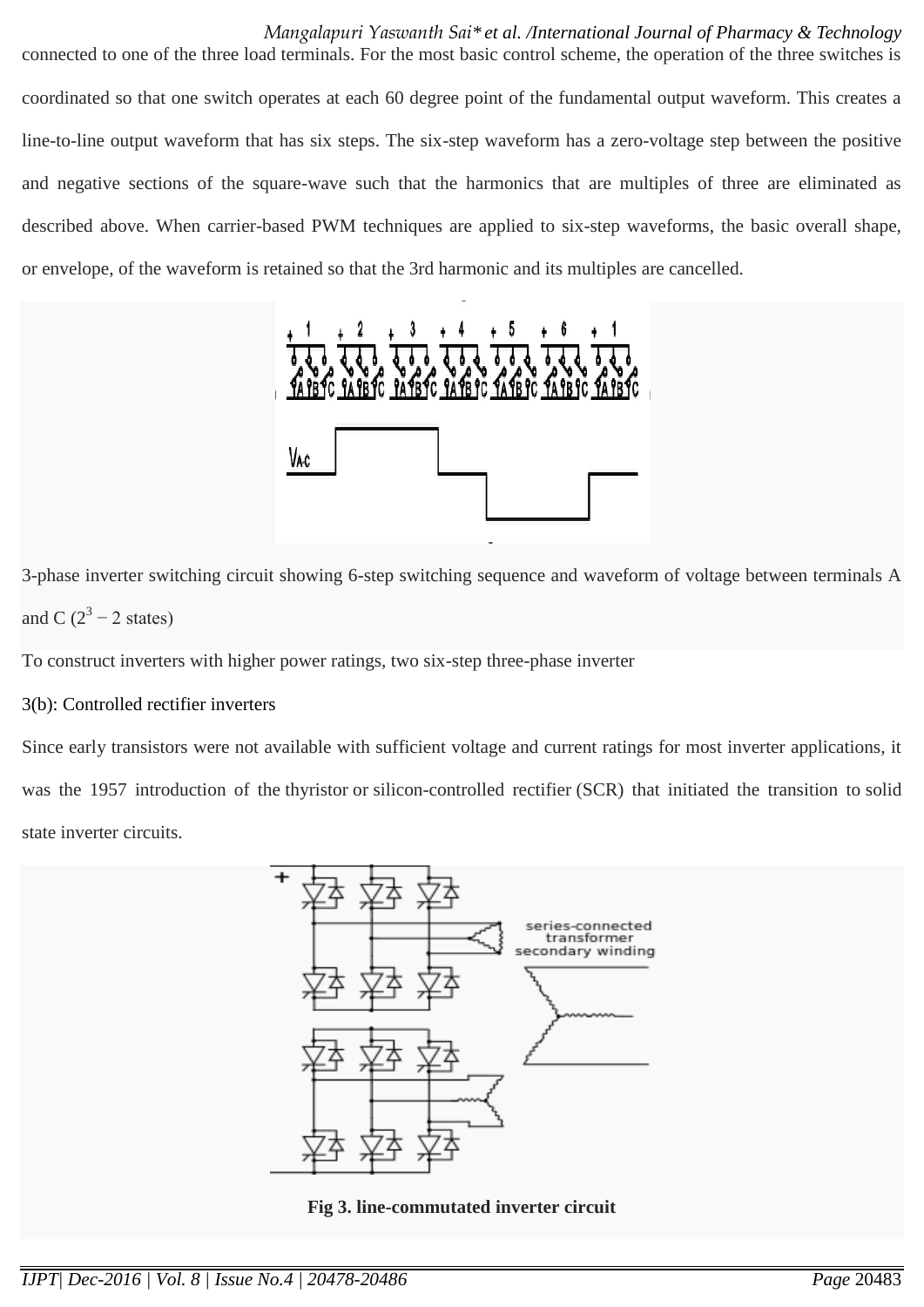The *commutation* requirements of SCRs are a key consideration in SCR circuit designs. SCRs do not turn off or *commutate* automatically when the gate control signal is shut off. They only turn off when the forward current is reduced to below the minimum holding current, which varies with each kind of SCR, through some external process. For SCRs connected to an AC power source, commutation occurs naturally every time the polarity of the source voltage reverses. SCRs connected to a DC power source usually require a means of forced commutation that forces the current to zero when commutation is required. The least complicated SCR circuits employ natural commutation rather than forced commutation. With the addition of forced commutation circuits, SCRs have been used in the types of inverter circuits described above.[3] In applications where inverters transfer power from a DC power source to an AC power source, it is possible to use AC-to-DC controlled rectifier circuits operating in the inversion mode. In the inversion mode, a controlled rectifier circuit operates as a line commutated inverter. This type of operation can be used in HVDC power transmission systems and in [regenerative braking](https://en.wikipedia.org/wiki/Regenerative_brake) operation of motor control systems. Another type of SCR inverter circuit is the current source input (CSI) inverter. A CSI inverter is the [dual](https://en.wikipedia.org/wiki/Dual_(electronics)) of a six-step voltage source inverter. With a current source inverter, the DC power supply is configured as a [current source](https://en.wikipedia.org/wiki/Current_source) rather than a [voltage source.](https://en.wikipedia.org/wiki/Voltage_source) The inverter SCRs are switched in a six-step sequence to direct the current to a three-phase AC load as a stepped current waveform. CSI inverter commutation methods include load commutation and parallel capacitor commutation. With both methods, the input current regulation assists the commutation. With load commutation, the load is a synchronous motor operated at a leading power factor.

As they have become available in higher voltage and current ratings, semiconductors such as transistors or [IGBTs](https://en.wikipedia.org/wiki/IGBT) that can be turned off by means of control signals have become the preferred switching components for use in inverter circuits.

4: Rectifier and inverter pulse numbers

Rectifier circuits are often classified by the number of current pulses that flow to the DC side of the rectifier per cycle of AC input voltage. A single-phase half-wave repulsecircuitanda single with three-phase rectifiers, two or more rectifiers are sometimes connected in series or parallel to obtain higher voltage or current ratings. The rectifier inputs are supplied from special transformers that provide phase shifted outputs. This has the effect of phase multiplication. Six phases are obtained from two transformers, twelve phases from three transformers and so on. The associated rectifier circuits are 12-pulse rectifiers, 18-pulse rectifiers and so on. When controlled rectifier circuits are operated in the inversion mode, they would be classified by pulse number also. Rectifier circuits that have a higher pulse number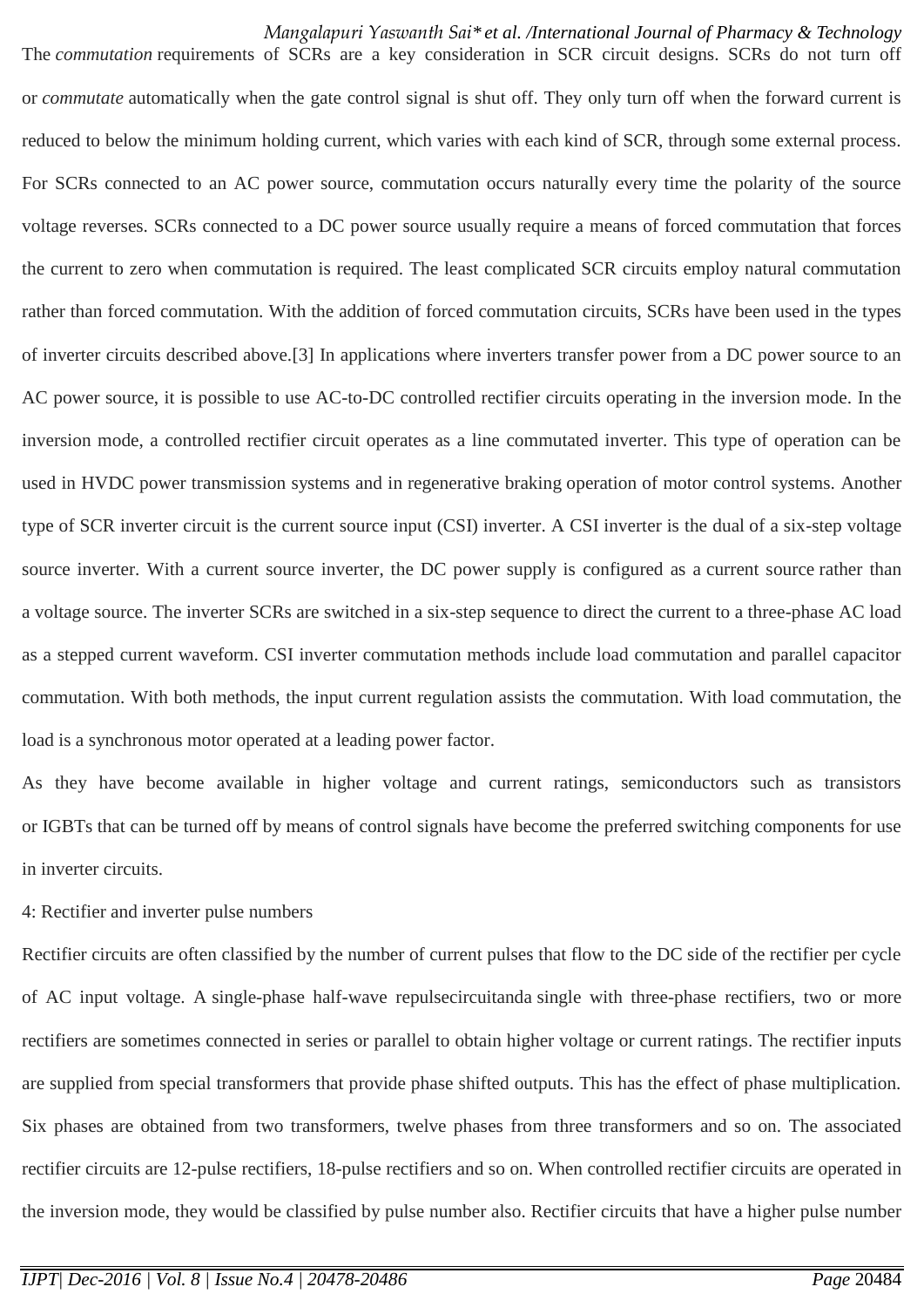have reduced harmonic content in the AC input current and reduced ripple in the DC output voltage. In the inversion mode, circuits that have a higher pulse number have lower harmonic content in the AC output voltage waveform.

#### 5: Other notes

The large switching devices for power transmission applications installed until 1970 predominantly used [mercury-arc](https://en.wikipedia.org/wiki/Mercury-arc_valve)  [valves.](https://en.wikipedia.org/wiki/Mercury-arc_valve) Modern inverters are usually solid state (static inverters). A modern design method features components arranged in an [H bridgec](https://en.wikipedia.org/wiki/H_bridge)onfiguration. This design is also quite popular with smaller-scale consumer devices.

#### 6: Research

Using 3-D printing and novel semiconductors, researchers at the Department of Energy's Oak Ridge National Laboratory have created a power inverter that could make electric vehicles lighter, more powerful and more efficient. Photoelectric Sensors Special optical.



**Fig 4. Sensors working.**

sensors that check for presence, shape, colour, edge, distance, and thickness Photoelectric sensors provide noncontact accurate detection of targets. They emit infrared, red or laser light and the target breaks the light beam or reflects to the sensor to activate the sensor output. Photoelectric sensing modes are divided into three primary types, those being through-beam, retro-reflective and diffuse .Photoelectric sensors can check for presence, colour, distance, size, shape, and many more targets attributes. They can perform these functions at longer distances than other sensing methods while providing numerous mounting options and flexibility.

7. De Mux Working And Principle:



**Fig 5.Demux circuit diagram.**